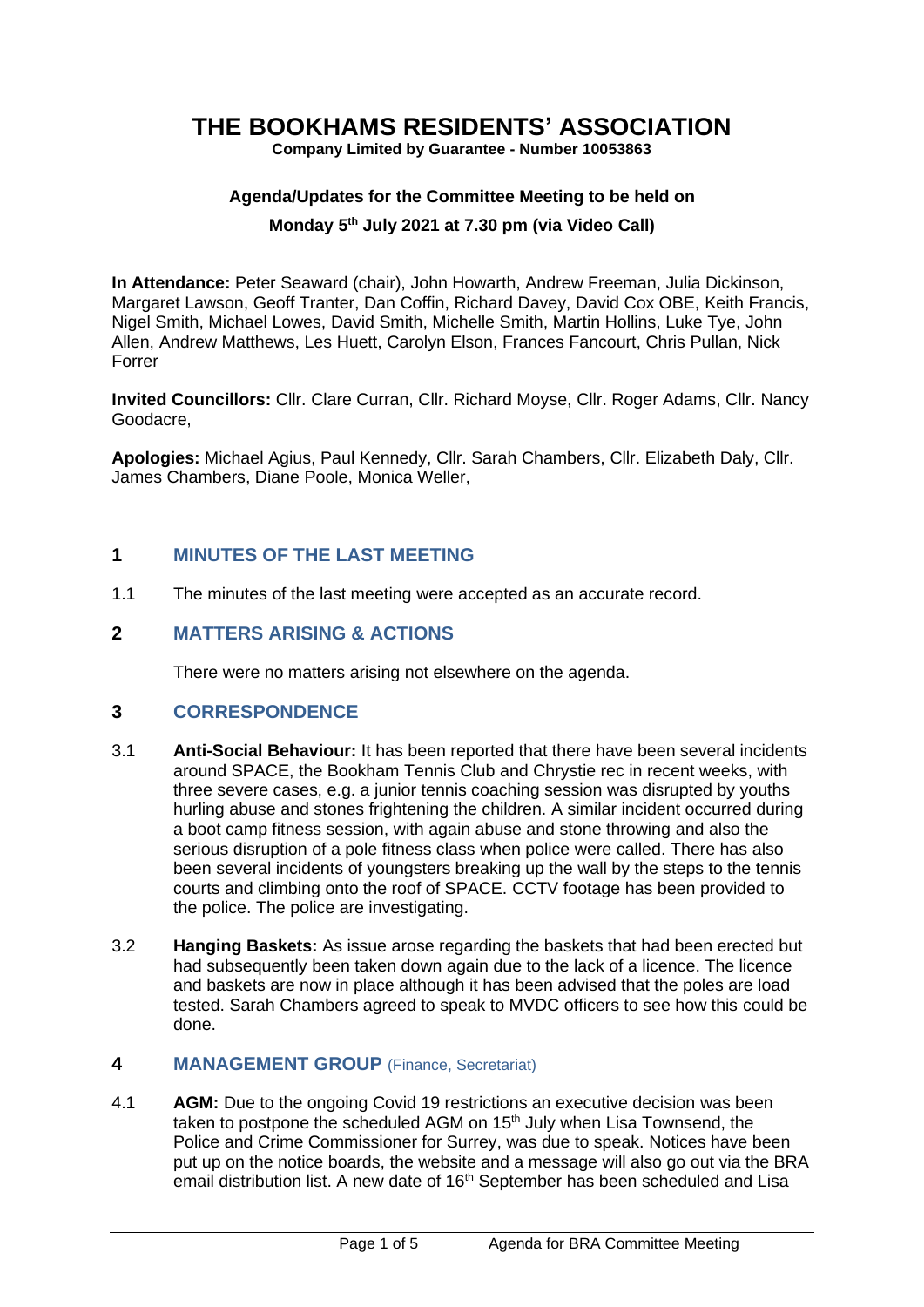has been informed. If there are new restrictions in place in September then the AGM would revert to a Zoom meeting.

# **5 PLANNING GROUP**

- 5.1 **Planning Committee:** The planning committee met on the 16 th June and there were 24 applications on the Running List. One letter of representation has been sent regarding Edenside House, Edenside Road (MO/2021/0742) for the demolition of the existing building and the erection of 8 new homes over 2 to 3 storeys, to include a mix of 1, 2 and 3 bedroom affordable and open market apartments with on-site parking and private and communal amenity space. The main objection was the lack of adequate off-street parking spaces. There were several points raised where key organisations, e.g. Clarion, had not been consulted, but it transpires that only residents are consulted, not necessarily land owners, landlords, etc.
- 5.2 **Howard of Effingham Site**: Berkeley Homes has submitted two planning applications to Guildford Borough Council as follows:
- 5.2.1 [21/P/01283](https://www2.guildford.gov.uk/publicaccess/applicationDetails.do?keyVal=_GUILD_DCAPR_195740&activeTab=summary) *–* Variation of Condition 1 (approved plans) of planning permission 14/P/02109: This removes two pieces of land that were earmarked for planting and landscaping thus potentially opening them up for development instead.
- 5.2.2 [21/P/01306](https://www2.guildford.gov.uk/publicaccess/centralDistribution.do?caseType=Application&keyVal=_GUILD_DCAPR_195780) Hybrid planning application for outline planning permission (only access to be considered) for the erection of 4 self-build dwellings on land at 408-410 Lower Road, Effingham following demolition of all existing buildings; and full planning permission for the erection of 110 dwellings, with access, parking, community assets, landscaping, and associated works on land at Effingham Lodge Farm, Lower Road, Effingham.
- 5.2.3 Effingham Residents Association and Effingham Parish Council will be opposing the plans, as will the 'Say No to Berkeley Homes' group. The Planning Committee will also consider the applications.
- 5.3 **Local Plan:** MVDC's Local Plan, 'Future Mole Valley', will set out plans for land use for the next 17 years, including targets for delivering new development as well as setting out those areas which will continue to be protected. The draft Plan will be debated at a MVDC Cabinet meeting in early September and then, at a proposed Extraordinary Council meeting on the 15 September 2021. Assuming it is approved, it will then be published for a period of at least six weeks to gather comments on whether the Plan meets the legal requirements and whether it has been positively prepared, is justified, is effective, and consistent with national policy.

### **6 ENVIRONMENT GROUP (Roads, Paths, Drainage, Flooding, Trees, Horticulture, Air pollution, Litter Pick)**

- 6.1 **Flood Forum:** The Forum had, on its agenda, the square-about, the A246 near Chandler's Building Supplies and Preston Cross area.
- 6.2 **Speeding Traffic:** There are ongoing issues with speeding traffic in Little Bookham Street (where two speed activated signs are planned) and Church Road. The police are also undertaking unannounced surveys. It was suggested that a 20 mph speed limit or a 'build-out' could be sought for Church Road although all solutions come with their disadvantages – health and safety, cost, etc.
- 6.3 **Litter Pick/Great British Spring Clean:** Les Huett reported that a number of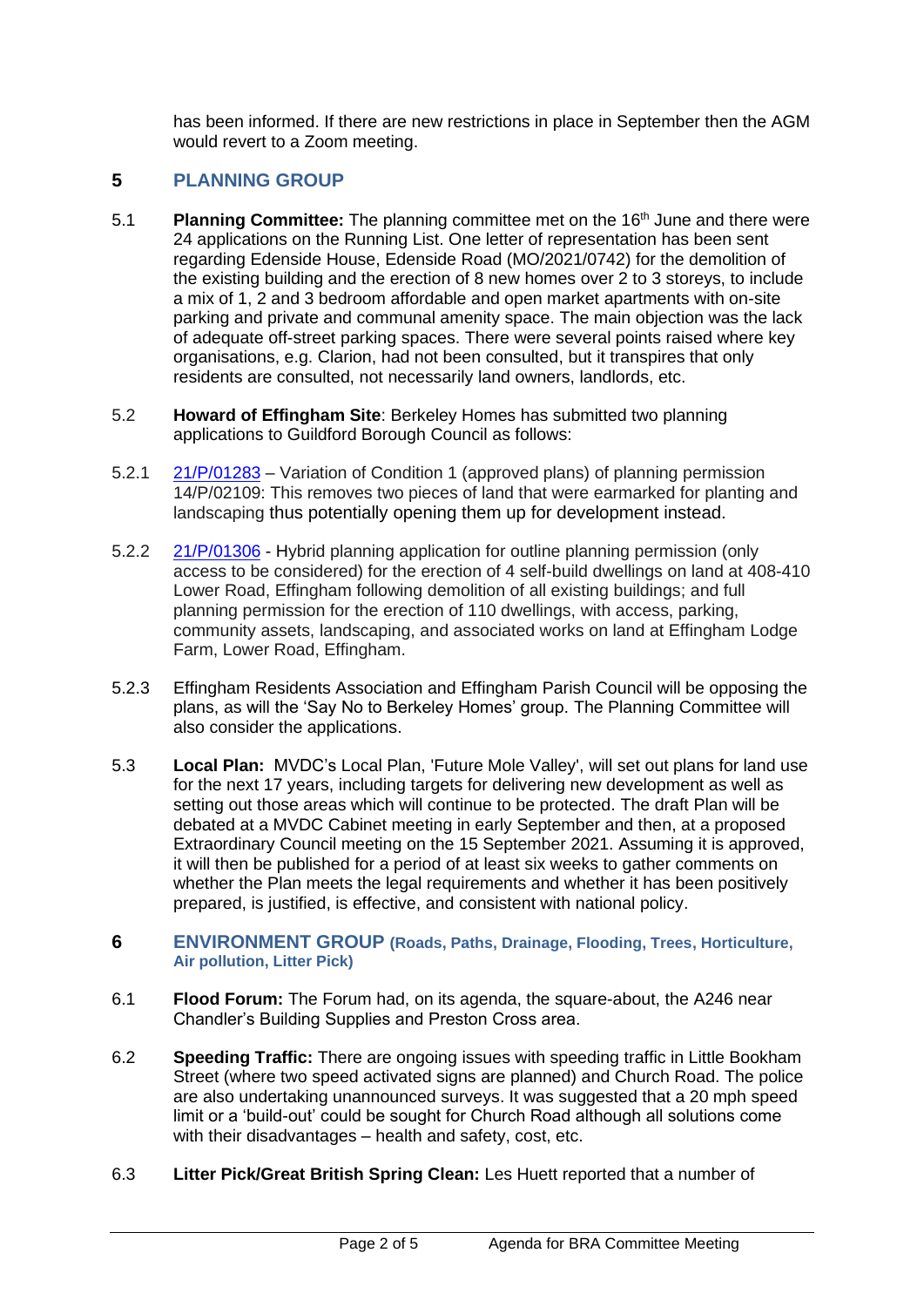volunteers had collected 4 or 5 sacks of rubbish during the litter pick on Sunday, 4<sup>th</sup> July.

- 6.4 **Bookham High Street Party:** It was reported that a new website [Bookham Street](https://www.bookhamstreetparty.com/)  [Party](https://www.bookhamstreetparty.com/) - had been developed to help promote the event planned for 31<sup>st</sup> July. Road closures had been approved and funding secured.
- 6.5 **Reduce, Reuse and Recycle**: The tool has been updated to cover additional collections of a wide range of soft plastic packaging at a number of local sites, e.g. Sainsburys and Tesco Brooklands.
- 6.6 **Blue Hearts and Wildflower Verges:** Diane Poole reported that blue hearts for the main highway verges are still awaited due to a backlog. Residential enquiries for them continue to come in and Diane is trying to separately source plain blue hearts for people to decorate.
- 6.7 Diane has also seen pyramidal and bee orchids come up along the A246 verges which have been left unmown.
- 6.8 **Grass Cutting:** Leading on from the blue hearts issue, there are some concerns about SCC not mowing areas that should be maintained/mown. Originally it was agreed with SCC that on agreed Blue Heart verges the contractors would mow a metre-wide strip alongside paths and roads and ensure sight lines were maintained. Certain areas have not been mown with comments being received from residents about long grass near roads blocking the drain grids. Clare Curran added that the contractors should be cutting a meter's worth of grass to ensure sightlines, etc. are maintained, which can otherwise be a danger, particularly near junctions. Diane is seeking clarity from SCC as to their mowing strategy and schedule.
- 6.9 **The Garstons/Mead Crescent:** It was noted that this triangle of land had not been cut, and it was suggested that perhaps MVDC took over responsibility as an extension to the Barn Hall field. It was important to be maintained as part of the Fields-in-Trust application.
- 6.10 Frances Fancourt reported that concrete had now been sourced and the benches would be installed shortly.
- 6.11 **Rectory Lane Safety:** Previously it had been suggested that a painted path could be painted on the road to slow traffic speeds. Clare Curran said that the suggestion was noted on Highway's maintenance investment programme although any changes would be difficult, e.g. painting a path would need the speed limit changed to 30 mph which would be complicated.
- 6.12 **Square-about**: The Lower Road SGN gas main replacement works started on the 14 June 2021 and will run for two months. The SCC drainage works is due to start at the end of November 2021.
- 6.13 **Bookham Station:** Andrew Matthews reported that he had met with Staff and students from the Grange on the 22<sup>nd</sup> June to discuss possible improvements to station signage to assist passengers with disabilities. A list of possible improvements was drawn up in preparation for a meeting with South Western Railway, e.g. a change is signage so that pictures could be used to indicate the direction of travel using building for London and perhaps trees to indicate away from London.
- 6.14 Andrew was due to meet with South Western Railway on the 2nd July to put forward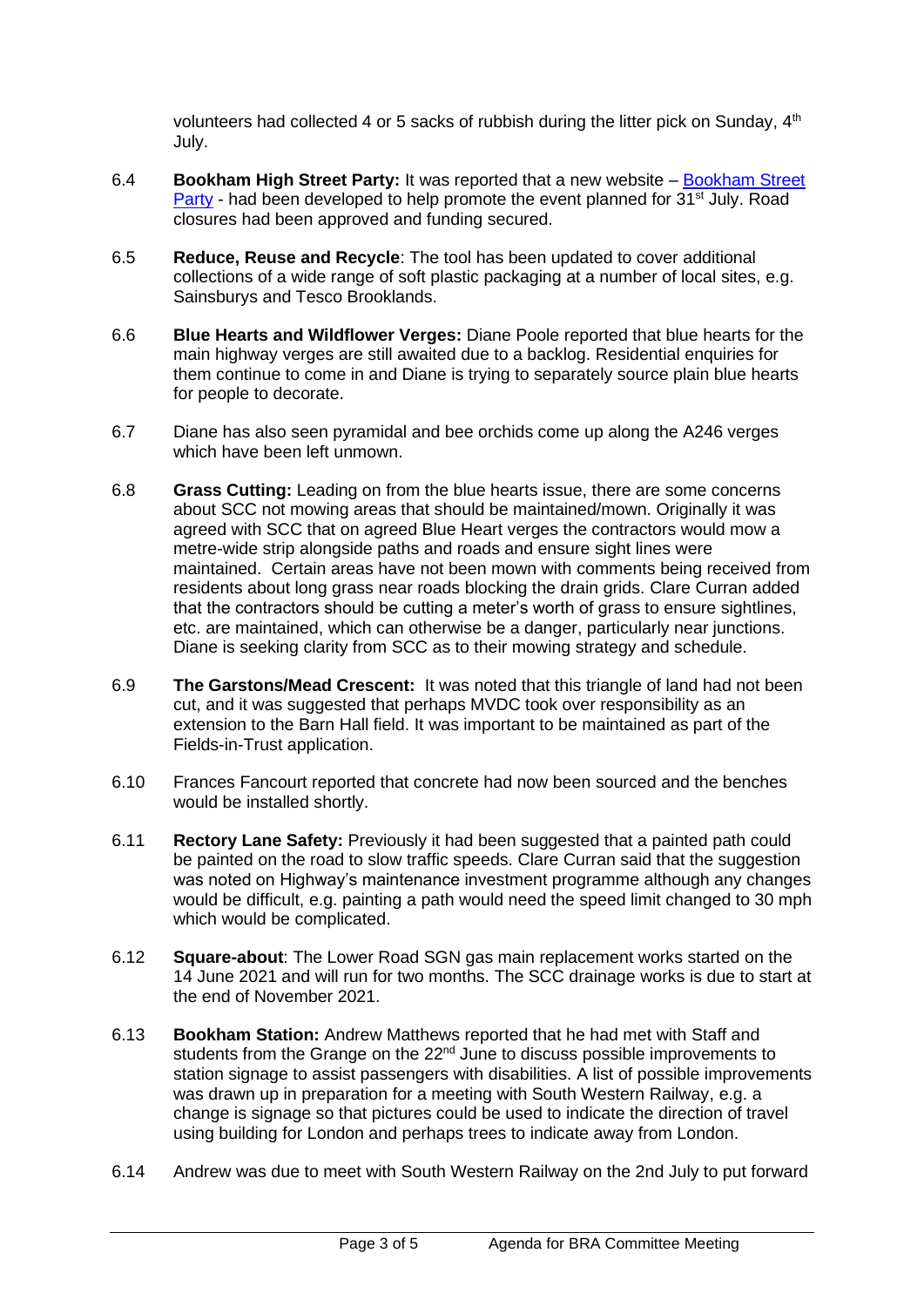the findings from the meeting, but unfortunately the meeting was cancelled and is replanned for the 16th July.

- 6.15 Andrew also met with the National Trust and Natural England on 29th June, where representatives from Mole Valley Access Group were also in attendance. The meeting was disappointing as the National Trust and Natural England appeared to have already decided that they were not going to support the footpath (a boardwalk would cost circa £250k although just enhancing the part would be significantly less, in the region of £25k) and were not helpful in trying to solve some of the issues raised from the meeting. Further discussions to be had with the BRA to establish what to do next.
- 6.16 Clare Curran suggested, and agreed to facilitate, a meeting with Sir Paul Beresford, MP, to discuss the issues.
- 6.17 **Bookham Shopping Area Planting and Planters:** Frances Fancourt has submitted a PIC application from SCC and is awaiting quotations for the labour, plus for permission from SCC to place items on their land.
- 6.18 **Norbury Park Community Forum**: The first meeting was on the 22nd June. No one from the BRA was able to attend although Cllrs. Roger Adams and Clare Curran are members.
- 6.19 **Dog Bins/QR Codes**: Les Huett reported that he had not heard back from Nick Gray at MVDC regarding his proposals. Richard Moyse agreed to chase Nick.
- **7 COMMUNITY GROUP (Education, Police, Transport, Emergency Services, Health, Churches Together)**
- 7.1 **Surrey Transport Plan:** The current plan, adopted in 2011, needs to be updated to reflect changes to national and local policy. The draft new plan has been published for consultation. It plan sets out plans for transforming Surrey's transport system to 2032 and beyond aiming to significantly reduce transport carbon emissions to meet the net zero challenge and to improve public transport, road safety and pollution for all modes of transport. All comment must be submitted by midnight on  $24<sup>th</sup>$  October 2021 by visiting [https://surreyltp4.commonplace.is/.](https://surreyltp4.commonplace.is/) John Howarth pointed out that SCC are promoting agile working thus reducing travel amongst its staff.
- 7.2 **St. Nicolas Church:** Peter Seward reported that the church was planning to remove the pews and replace with flexible seating, thus opening the space up for other community purposes, which it is hoped could realise significant additional funding.

# **8 COMMUNICATIONS AND MEMBERSHIP**

- 8.1 **Subscriptions**: Carolyn Elson said that around 600 people had paid online, with a number also making additional voluntary donations. To date about £4k had been raised although she hasn't heard from a number of road stewards.
- 8.2 **Communications**: Les Huett said that there were now 1,300 residents on the BRA's email distribution list (MailChimp) and if this continues to rise then we might have to start paying for the service.
- 8.3 The website continues to be updated frequently with newsworthy items and that the Newsletter had been distributed.